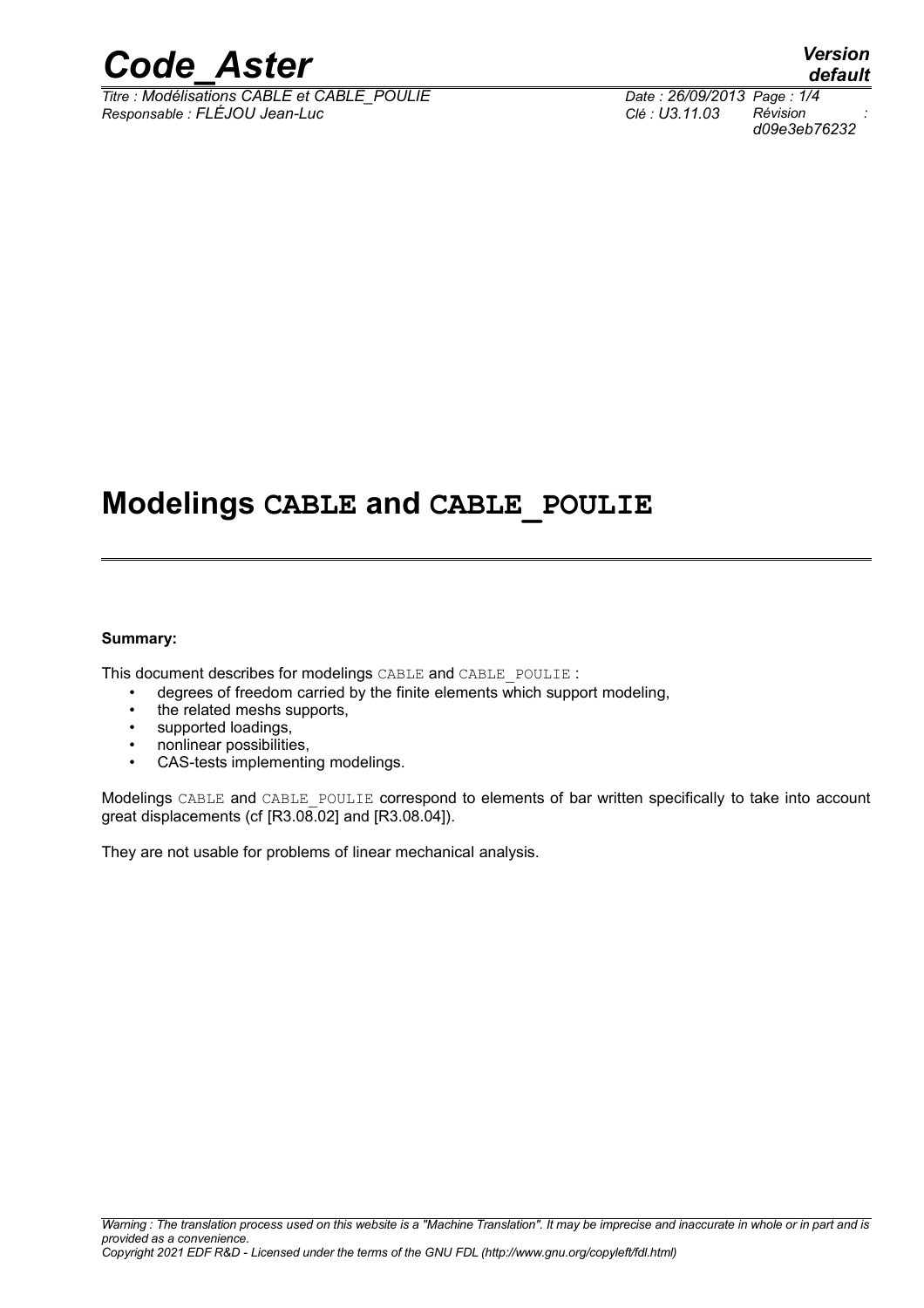# *Code\_Aster Version*

*Titre : Modélisations CABLE et CABLE\_POULIE Date : 26/09/2013 Page : 2/4 Responsable : FLÉJOU Jean-Luc Clé : U3.11.03 Révision :*

*d09e3eb76232*

## **Contents**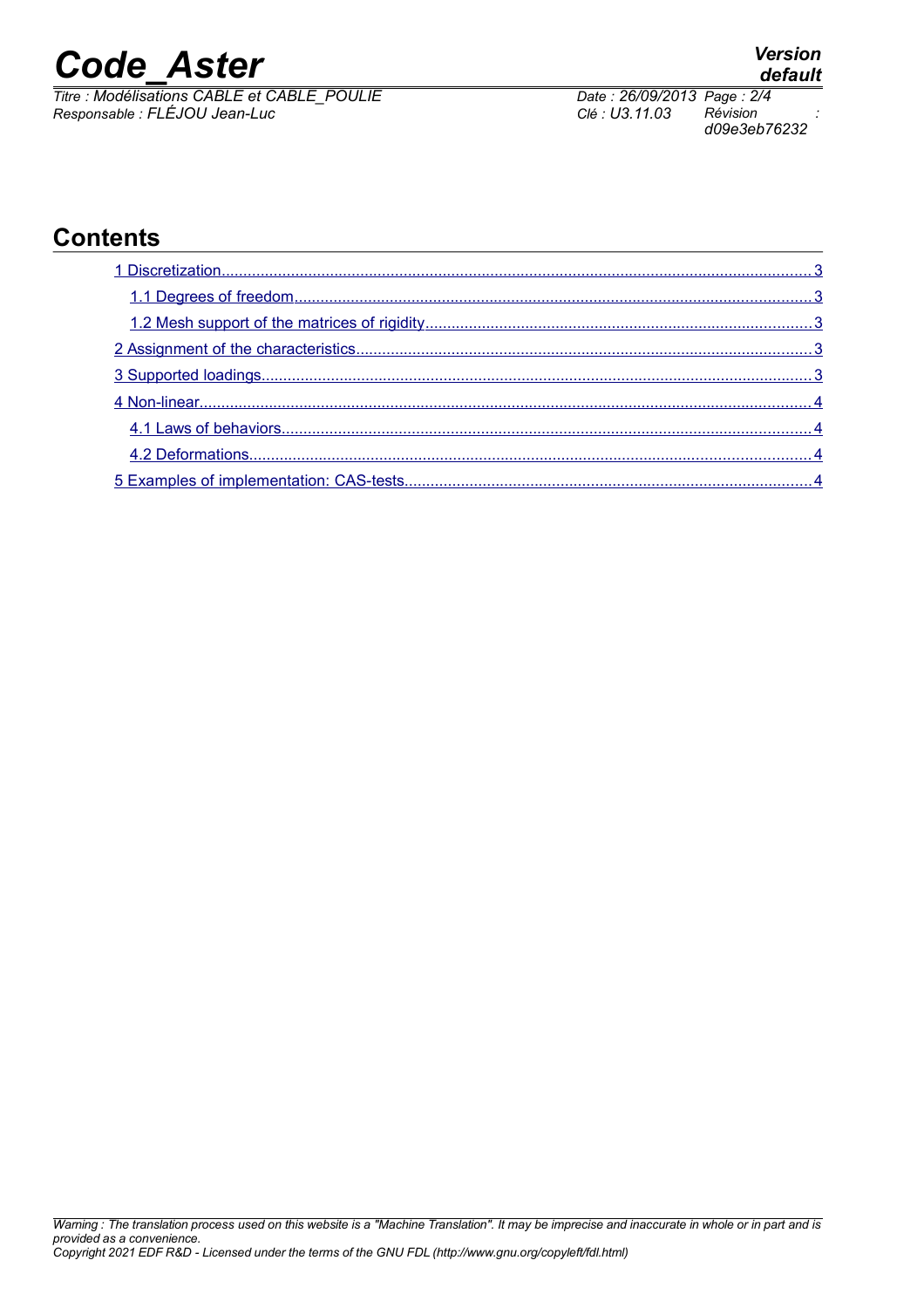## *Code\_Aster Version*

*Titre : Modélisations CABLE et CABLE\_POULIE Date : 26/09/2013 Page : 3/4 Responsable : FLÉJOU Jean-Luc Clé : U3.11.03 Révision :*

## <span id="page-2-4"></span>**1 Discretization**

#### **1.1 Degrees of freedom**

<span id="page-2-3"></span>For these two modelings the degrees of freedom of discretization are, in each node of the mesh support, the three components of displacement of translation.

| <b>Finite element</b> |  | Degrees of freedom (with each node top) |  |
|-----------------------|--|-----------------------------------------|--|
| `ARLE                 |  |                                         |  |
| CABLE POULIE          |  |                                         |  |

### **1.2 Mesh support of the matrices of rigidity**

<span id="page-2-2"></span>The meshs support of the finite elements, in displacement formulation, are segments with two nodes SEG2 :

| <b>Modeling</b> | Mesh | <b>Finite element</b> | <b>Remarks</b> |
|-----------------|------|-----------------------|----------------|
| CABLE           | SEG2 | MECABL2               |                |
| POULIE<br>CABLE | SEG3 | MEPOUL1               |                |

## **2 Assignment of the characteristics**

<span id="page-2-1"></span>For these modelings it is necessary to affect geometrical characteristics which are complementary to the data of grid. The definition of these data is carried out with the order AFFE\_CARA\_ELEM associated with the keyword factor CABLE, which permet to define and affect a constant section.

## **3 Supported loadings**

<span id="page-2-0"></span>The loadings available are the following ones:

• **'CONTACT'** Allows to define the zones subjected to conditions of contact. Supported modeling: CABLE

• **'FORCE\_POUTRE'** Allows to apply linear forces Supported modeling: CABLE

#### • **'INTE\_ELEC'**

Allows to apply the force of LAPLACE acting on a principal driver, due to the presence of a secondary driver not necessarily right compared to this principal driver. Supported modeling: CABLE.

• **'GRAVITY'** Allows to apply a loading of type gravity. Supported modelings: CABLE, CABLE\_POULIE

#### **Note:**

- *Possible following load in the case of a loading of the type FORCE\_POUTRE .*
- *Possible contact between beam and surface [R5.03.50].*